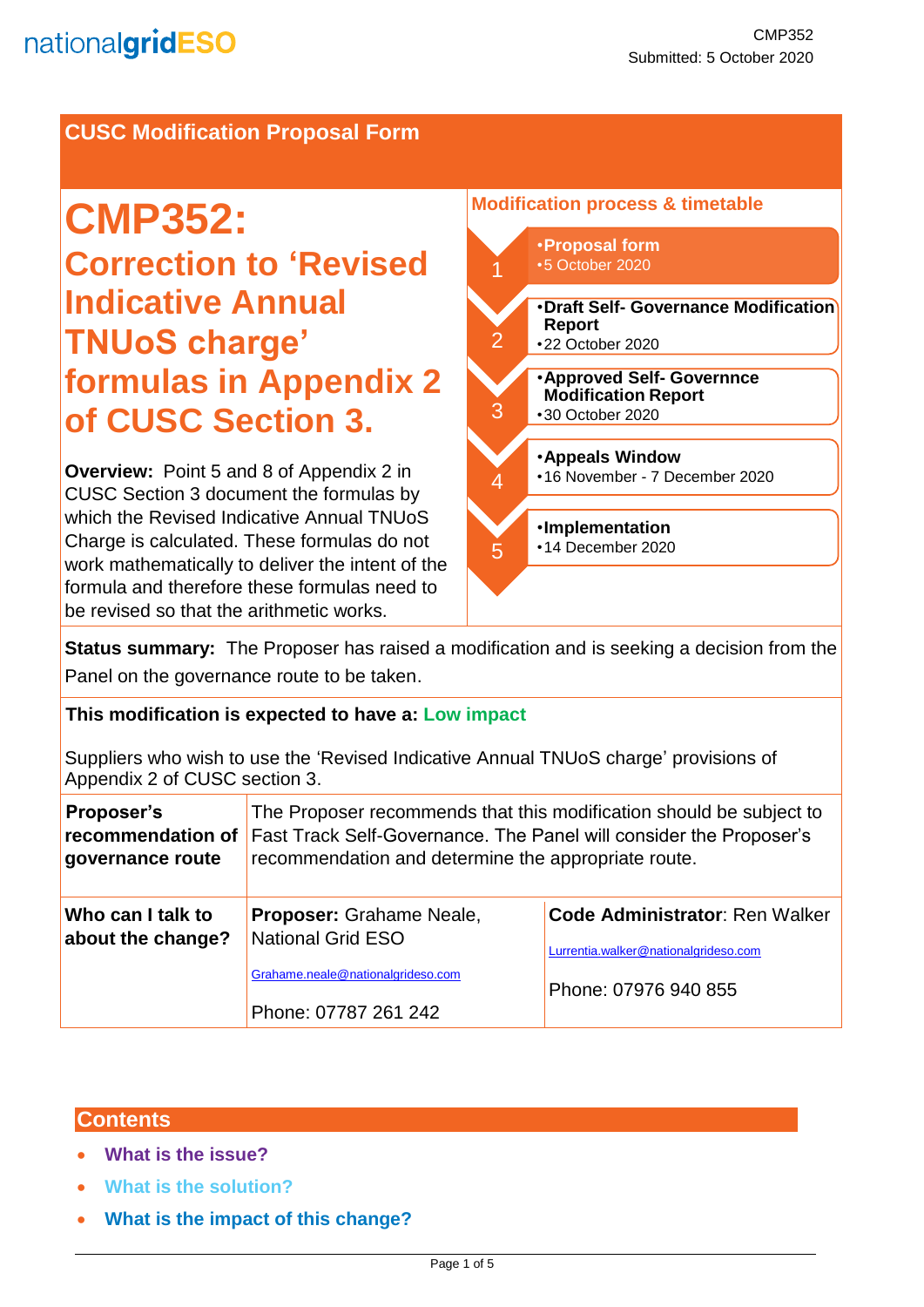## nationalgridESO

- **When will the change take place?**
- **Interactions**
- **Acronyms, key terms and reference material**

## **What is the issue?**

Should a Supplier experience a significant increase in the amount of Demand (from its Customers) which may affect its Demand Forecast and its Demand Forecasting Performance, it may request a revision (to its Demand Forecasting Performance) as per CUSC 3.23.7 and 3.23.8. Point 5 and 8 of Appendix 2 in CUSC Section 3 documents the formulas by which these revisions (the Revised Indicative Annual TNUoS Charge) are calculated should a Supplier wish to use a revised Deemed NHH Forecasting Performance (which is in-turn used in the Annual TNUoS Charge calculation).

Due to a typographical error, these formulas (in point 5 and 8) do not work mathematically to deliver the intent of the formula and therefore these formulas need to be revised so that the arithmetic works. As an example, the variable  $RD_{NH, p}$  is a percentage and  $IA_{NH, p}$  is a £ value, which cannot be added directly to a percentage.

## **Why change?**

 $^{\prime}$ 

…

The formulas need to be revised so that the arithmetic of these formulas is aligned with the intent.

## **What is the proposer's solution?**

Remove the typographical error by revising the formulas as follows;

5. The **Revised Indicative Annual HH TNUoS charge,** *RIAHH,m* shall be derived as follows:

$$
RIA_{HH,m} = \min \left( \max \left( \frac{DUA_{HH,p}}{DUB_{HH,p}} - \frac{DSA_{HH,p}}{DSB_{HH,p}}, 0 \right) * RD_{HH,p} + IA_{HH,m}, IA_{HH,p} \right)
$$
  

$$
RIA_{HH,m} = \min \left[ \left( 1 + \left[ \max \left( \frac{DUB_{HH,p}}{DUA_{HH,p}} - \frac{DSB_{HH,p}}{DSA_{HH,p}}, 0 \right) * RD_{HH,p} \right] \right) * IA_{HH,m}, IA_{HH,p} \right]
$$

Where:

8. The **Revised Indicative Annual NHH TNUoS charge,** RIA<sub>NHH,m</sub> shall be derived as follows:

$$
RIA_{NHH,m} = \min \left( \max \left( \frac{DUA_{NHH,p}}{DUB_{NHH,p}} \frac{DSA_{NHH,p}}{DSB_{NHH,p}} \right) \right) * RDA_{NHH,p} + IA_{NHH,m}, IA_{NHH,p}
$$
\n
$$
RIA_{NHH,m} = \min \left[ \left( 1 + \left[ \max \left( \frac{DUB_{NHH,p}}{DUA_{NHH,p}} - \frac{DSB_{NHH,p}}{DSA_{NHH,p}} \right) \right) * RD_{NHH,p} \right] \right) * IA_{NHH,m}, IA_{NHH,p} \right]
$$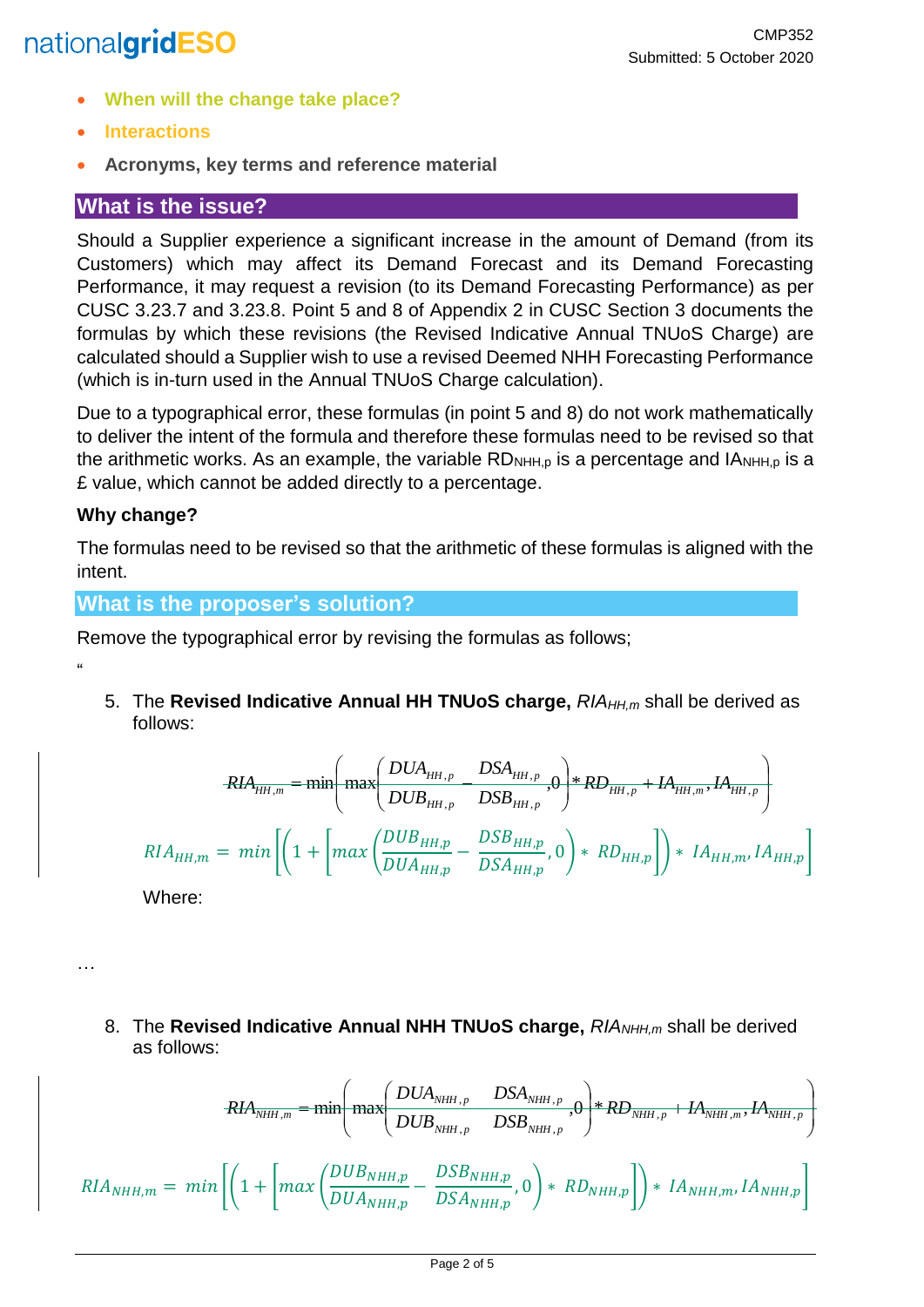

Where:"

For the avoidance of doubt, the variables in the calculation will not change meaning.

**Draft legal text** 

See Proposed Solution heading

## **What is the impact of this change?**

#### **Justification for Fast Track Self-Governance**

The Proposer recommends that this Modification follows the Fast Track Self-Governance procedure as the changes meet the required criteria as the Modification is required as a result of factual change, including but not limited to:

- **i)** Updating names or addresses;
- **ii)** Correcting minor typographical errors;
- **iii)** Correcting formatting and consistency errors, such as paragraph numbering, or;
- **iv)** Updating out of date references to other documents or paragraph

The Self-Governance criteria is met as the modification is unlikely to discriminate between different classes of CUSC Parties and is unlikely to have a material effect on:

- **i)** Existing or future electricity customers;
- **ii)** Competition in the generation, distribution, or supply of electricity or any commercial activities connected with the generation, distribution or supply of electricity,
- **iii)** The operation of the National Electricity Transmission System
- **iv)** Matters relating to sustainable development, safety or security of supply, or the management of market or network emergencies
- **v)** The CUSC's governance procedures or the CUSC's modification procedures

For information, Fast Track Self-Governance – Guidance

- Rectify internal inconsistences
- Remove outdated (or redundant) information;
- Correct typographical errors in the CUSC; or

• Further development / detail existing processes or code arrangements (without introducing new requirements upon code parties which significantly impact business practices or systems).

| <b>Proposer's Assessment against CUSC Non-Charging Objectives</b>                                                                  |                                                        |  |
|------------------------------------------------------------------------------------------------------------------------------------|--------------------------------------------------------|--|
| <b>Relevant Objective</b>                                                                                                          | <b>Identified impact</b>                               |  |
| (a) The efficient discharge by the Licensee of the<br>obligations imposed on it by the Act and the<br><b>Transmission Licence;</b> | <b>None:</b> This modification<br>has no impact on the |  |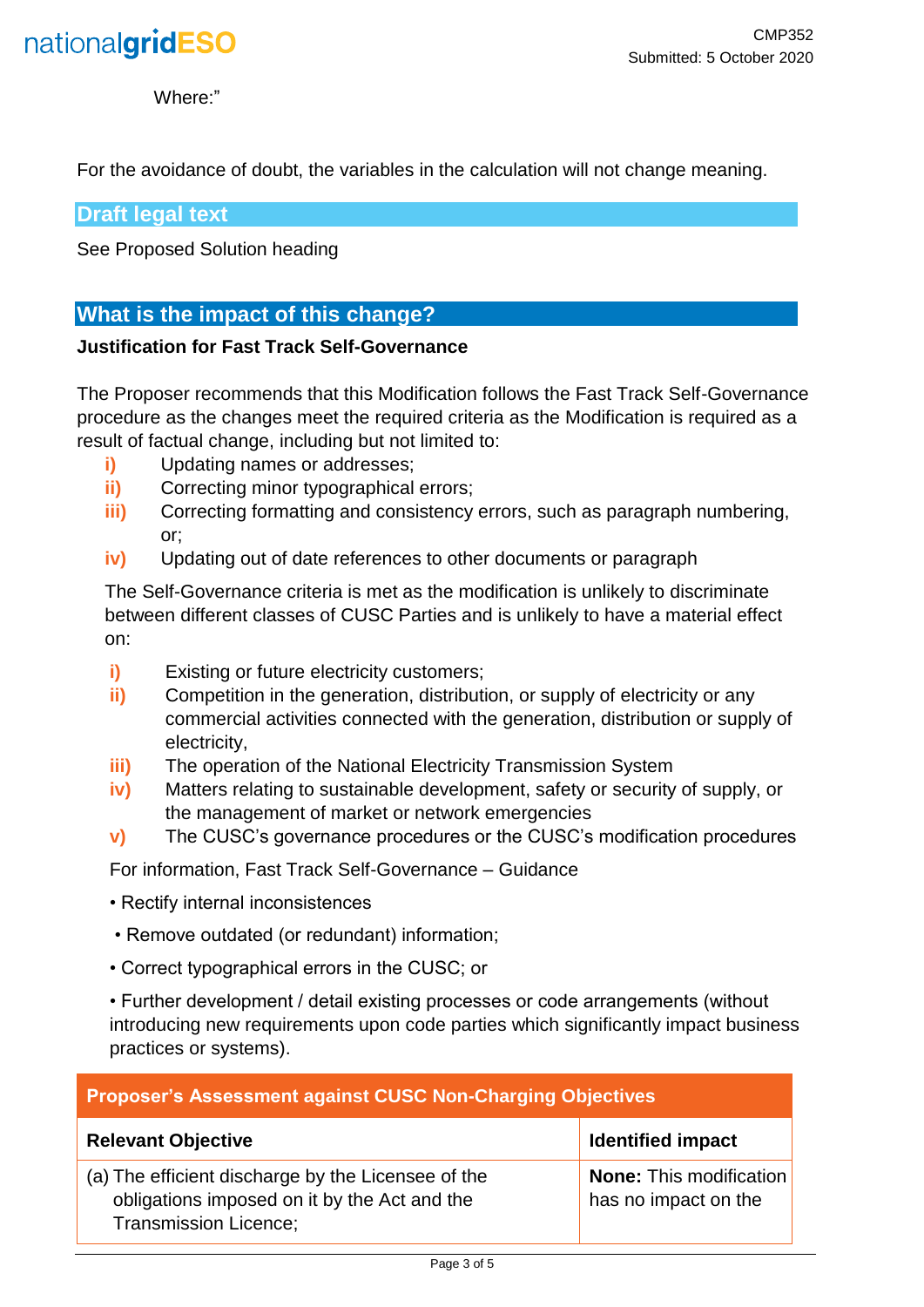## nationalgridESO

|                                                                                                                                                                                                                        | <b>Act or Transmission</b><br>License                                                                                            |  |
|------------------------------------------------------------------------------------------------------------------------------------------------------------------------------------------------------------------------|----------------------------------------------------------------------------------------------------------------------------------|--|
| (b) Facilitating effective competition in the generation and<br>supply of electricity, and (so far as consistent<br>therewith) facilitating such competition in the sale,<br>distribution and purchase of electricity; | <b>Positive: Ensures that</b><br>Suppliers are correctly<br>(not over or under)<br>securitised against<br>their TNUoS liability. |  |
| (c) Compliance with the Electricity Regulation and any<br>relevant legally binding decision of the European<br>Commission and/or the Agency *; and                                                                     | <b>None: This</b><br>modification has no<br>impact upon<br>compliance with the<br><b>Electricity Regulation</b>                  |  |
| (d) Promoting efficiency in the implementation and<br>administration of the CUSC arrangements.                                                                                                                         | <b>Positive: This</b><br>modification ensures<br>that the CUSC is fit for<br>purpose and functions<br>as designed                |  |
| *Objective (c) refers specifically to European Pequiption $2000/714/EC$ Peteropea to                                                                                                                                   |                                                                                                                                  |  |

\*Objective (c) refers specifically to European Regulation 2009/714/EC. Reference to the Agency is to the Agency for the Cooperation of Energy Regulators (ACER).

| Impact of the modification on the stakeholder / consumer benefit categories<br><b>Proposer's assessment:</b> |                                                                                                                            |  |  |
|--------------------------------------------------------------------------------------------------------------|----------------------------------------------------------------------------------------------------------------------------|--|--|
| Stakeholder / consumer<br>benefit categories                                                                 | <b>Identified impact</b>                                                                                                   |  |  |
| Improved safety and<br>reliability of the system                                                             | <b>None:</b> This modification has no impact                                                                               |  |  |
| Lower bills than would<br>otherwise be the case                                                              | <b>Positive:</b> Ensures that Suppliers are correctly (not<br>over or under) securitised against their TNUoS<br>liability. |  |  |
| Benefits for society as a<br>whole                                                                           | <b>Positive:</b> Ensures that Suppliers are correctly (not<br>over or under) securitised against their TNUoS<br>liability. |  |  |
| Reduced environmental<br>damage                                                                              | <b>None:</b> This modification has no impact                                                                               |  |  |
| Improved quality of service                                                                                  | <b>Positive:</b> Ensures that Suppliers are correctly (not<br>over or under) securitised against their TNUoS<br>liability. |  |  |